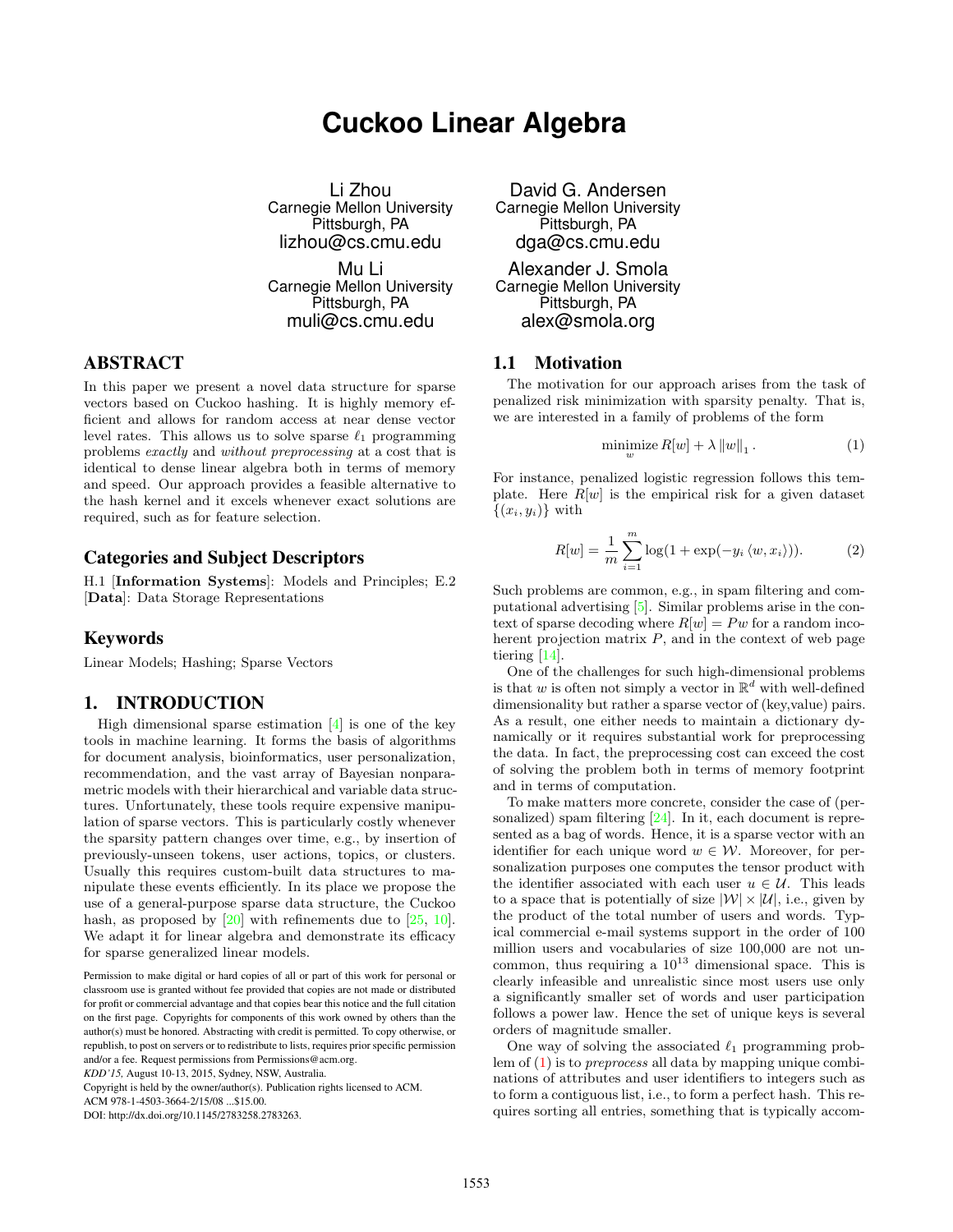plished by sorting all combinations, e.g., by using MapRe-duce [\[8\]](#page-9-7). Given m observations the cost is  $O(dm \log dm)$ , where  $d$  is the typical number of nonzero terms per document (we need to sort all words). Once this is accomplished, one maps all keys into integers and henceforth analysis proceeds as usual. This is the approach that LibLinear [\[11\]](#page-9-8) and many related algorithms take. An alternative is to build a nontrivial data structure in memory to dynamically allocate storage according to the sparsity pattern, as was proposed by [\[21\]](#page-9-9) for Latent Dirichlet Allocation. However, this is less memory-efficient than the above preprocessing step for  $\ell_1$ penalized models.

Unfortunately preprocessing is sometimes impossible with limited memory. For example when we use string kernels [\[13\]](#page-9-10) for protein classification, the memory needed to store the expanded substring data may exceed physical memory. In this case we need a data structure that supports generating features on the fly. Also preprocessing fails whenever we are in a online setting, that is, new features keep on occurring over time. Even worse, in a distributed online setting, different features can be received by different machines and we need to have a mechanism for reconciling these subsets without the need for a common key space coordination mechanism since the latter is likely to be more costly to implement than solving the original inference problem.

In short, dealing with (key,value) pairs in machine learning is a nontrivial problem. Distributed, parallel, and online inference are substantially impeded by having to maintain a separate data structure for key management. Most importantly, in cases where the variable space already taxes the memory footprint of the system, we can ill afford sacrificing the lion's share of memory for an auxiliary data structure.

#### 1.2 An Overview of Compact Models

An alternative way to solve the problem exactly without approximation is to store terms compactly, or to employ domain specific variable compression. Below we review three major approaches and discuss their relative merit.

Hash Kernels: This is the most obvious alternative to Cuckoo hashing. In fact, if we only care about predictive accuracy rather than the ability to select attributes and debug the model, then this is a credible alternative [\[24\]](#page-9-6): instead of computing linear functions via

$$
f(x) = \sum_{i} w_i x_i \tag{3}
$$

one aims to solve the problem via

$$
f_{\text{hash}}(x) = \sum_{i} w[h(i)]\sigma(i)x_i.
$$
 (4)

Here  $h(i)$  is a hash function mapping the set of keys i to some range  $\{1 \dots N\}$  and moreover,  $\sigma(i)$  is a binary Rademacher hash mapping keys with equal probability to  $\{\pm 1\}$ . One may show that in expectation this construction preserves inner products. Moreover, the memory footprint is automatically limited to N floating point locations.

Given N storage locations and a set of  $n + 1$  keys it follows that the probability of a collision is given by

$$
1 - \left(1 - \frac{1}{N}\right)^n > 1 - e^{-\frac{n}{N}} \tag{5}
$$

That is, the probability for a given memory location to be free is  $(1 - 1/N)$ . Hence after *n* insertions it is  $(1 1/N$ <sup>n</sup>. Hence, even if we have sufficient memory to store the keys when preprocessing the data explicitly, i.e.,  $n = N$ , it follows that the collision probability is still  $1 - e^{-1} > 0.63$ . In other words, approximately 37% of the memory remains unused for storing data.

Moreover, many of the guarantees are specific to inner products. That is, unless we use this only for computing  $\langle w, x \rangle$  rather than, say, nonlinear function classes, the approximation guarantees may not even be valid.

Conditional Random Sampling is an attractive strategy for computation reduction in dealing with textual data. It was proposed in  $[16]$  to sparsify sparse vectors even further by subsampling entries efficiently. In a nutshell, it works as follows: similar to minwise hashing [\[6\]](#page-9-12) it applies a random permutation to the key space and retains the  $k$  smallest keys. However, it uses not only the keys but also their permutation rank to control for the cardinality of the set.

This strategy limits the memory footprint of the data x rather than of the parameter vector w. Hence we can view it as a complementary rather than competing technique to what we aim to accomplish — a compact and dynamically adjustable data structure for linear models.

Suffix Trees: When dealing with string kernels it is possible to gain additional efficiencies by storing documents in the form of suffix trees  $[22, 23]$  $[22, 23]$  $[22, 23]$ . Denote by s a string and by  $s[i : j]$  its substring starting at position i and ending at position  $j$ . In this case, parsing all  $training$ data into a joint suffix tree allows one to compute a kernel expansion using weighted substrings. That is, given weights  $\lambda_{x[i:i+\tau]} \geq 0$  for substrings we compute

$$
k(x, x') = \sum_{i, j, \tau} \lambda_{x[i:i+\tau]} \delta(x[i:i+\tau], x'[j:j+\tau]) \quad (6)
$$

in  $O(|x|+|x'|)$  time. Moreover we can evaluate any linear combination of such attributes  $f(x) = \sum_{i,\tau} w_{x[i:i+\tau]}$ in  $O(|x|)$  time. This is very attractive, provided that the training set is sufficiently small.

<span id="page-1-0"></span>Unfortunately, even the most lightweight implementation of suffix trees still has a memory footprint of up to 40 bytes per character, plus storage for the actual parameter payload. Assuming single precision floating point numbers this amounts to an overhead of 1000%, i.e., less than one tenth of the space is used to store the actual model. Moreover, it is challenging to select good subsets of attributes. Hence, even for documents, specialized string kernels are insufficient to address the problem of high dimensionality.

#### 1.3 Our Contribution

In this paper we propose an alternative to the above strategies that uses Cuckoo hashing as the underlying data structure. Its benefits are as follows:

• The data structure requires no preprocessing and it can adapt to new attributes on the fly.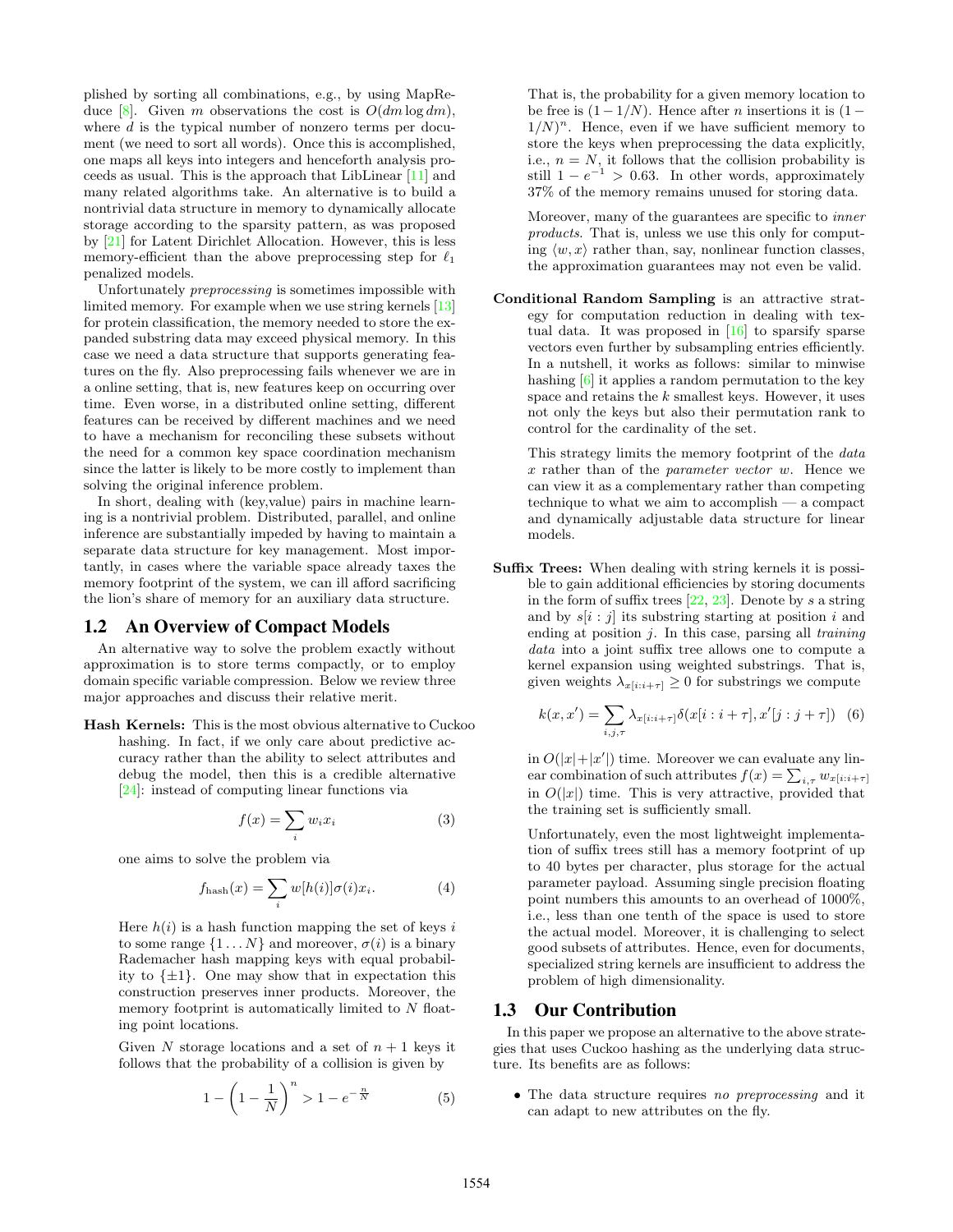| Method         | Preprocessing | Accuracy                      | Memory | Speed | Incremental Data |
|----------------|---------------|-------------------------------|--------|-------|------------------|
| Dense Array    | required      | exact                         | normal | fast  | $\mathbf{no}$    |
| $C++$ STL Hash | no            | $\boldsymbol{\mathrm{exact}}$ | high   | slow  | support          |
| Hash Kernel    | no            | inexact                       | 10W    | fast  | support          |
| Cuckoo         | no            | exact                         | normal | fast  | support          |

<span id="page-2-0"></span>Table 1: Comparison between four methods of dealing with sparse vector in machine learning algorithms.

- It is convenient to use the data structure in various sparse linear machine learning algorithms, and achieve a high speed that is close to dense vector structure.
- The data structure is essentially exact. That is, given n distinct keys, we only need an overhead of  $2 + \log_2 n$ bits per memory location to ensure that no collision occurs, hence the model recovers all attributes exactly. Moreover, the expected number of collisions increases gracefully as the metadata decreases.
- The occupancy ratio of the data structure is high, and can sometimes higher than 90%. In practice we find that LibLinear  $[11]$  with Cuckoo hashing only uses  $10\%$ more memory than with dense vectors.
- The data structure can be used easily in a distributed optimization setting since it requires no coordination in terms of key space between encodings on different machines, even if they receive different keys.
- The data structure can handle novel keys arriving at runtime, e.g., in an online learning setting, without the need for maintaining and storing a tokenization dictionary.
- The data structure is size adaptive. That is, its memory footprint scales (and resizes) almost linearly with the number of keys required.

These desirable properties allow us to solve  $\ell_1$  penalized optimization problems and similar sparsity constrained problems without preprocessing or approximation, and makes the data structure an important component for distributed (online) inference algorithms on sparse vectorial data.

Furthermore, in Table [1](#page-2-0) we compare Cuckoo with other methods in various aspects such speed, memory, accuracy and abilities.

# 2. CUCKOO HASHING

To serve as a self-contained description, we briefly overview the theory and practice of Cuckoo hashing. Since its first description by Pagh et al. [\[20\]](#page-9-1), it has received considerable attention both in theory and practice. At its heart, Cuckoo hashing relies on on the "power of two choices": when performing randomized load balancing, being able to choose between two (nearly random) buckets dramatically reduces the maximum load on any single bucket.

## 2.1 Data Structure

Our work uses the recently proposed "partial-key" Cuckoo variant [\[25\]](#page-9-2), which is fast and achieves high (over 90%) table occupancy. We describe the data structure in two steps: first by explaining basic associative Cuckoo hashing, and then by explaining the partial-key variant.

Like all hash tables, a Cuckoo hash table consists of an array of memory broken into "buckets." A hash function  ${\cal H}$ maps a key to be looked up or inserted to to a number in the range (0, |buckets|).

In the "2,4-Cuckoo" variant of Cuckoo hashing, two hash functions are applied to keys, producing  $h_1$  and  $h_2$ , and each bucket contains 4 "slots" for individual key/value items. Each slot can contain any item that maps to that bucket. The process of searching for an item in a Cuckoo hash table is simple:  $Get(key)$ : Compute  $h_1$  and  $h_2$ , retrieve buckets  $b_1$  and  $b_2$ , and examine the  $2 \times 4 = 8$  potential items found in them. If the key stored in the slot matches the key being searched for, return the associated value.

The theoretical challenge of Cuckoo hashing is on item insertion: For key  $k_{insert}$ , if all slots in buckets  $b_1$  and  $b_2$ are full, then insert selects an item,  $k_{victim}$  in one of these buckets for displacement. It inserts  $k_{insert}$  in its place. It then re-inserts  $k_{victim}$  into the alternate bucket for  $k_{victim}$ . If that alternate bucket is full, the process recurses, displacing yet another key, and so on, until the items have been successfully inserted. If the process does not succeed within several hundred displacements, the table is full, and a resize procedure is invoked. The theory of Cuckoo hashing indicates that this process works with high probability, allows extremely high table occupancy, and has amortized  $O(1)$ time to insert (though some individual insertions may be slow).

The partial-key variant permits the table to not store the full key in the slot. Instead, the table stores only some number of bits of the (hashed) key. Cuckooing works as normal. Retrieval, however, may experience false positives: A slot may appear to contain the desired key when it does not. For a 2,4 Cuckoo table with 8 possible slots for each key, a false positive can occur with probability  $\frac{8}{2 \text{nbits}}$ , where nbits is the number of key bits stored in the table.

- We denote by  $x: \mathcal{I} \to \mathbb{R}$  the sparse vector referenced by the index set  $\mathcal{I}.$
- $s: \mathcal{I} \to \{0, 2^d 1\}$  is the (hash) signature of i
- $h: \mathcal{I} \to \{0, 2^b 1\}$  is the hash function mapping the index set into a given range of values given by the hash vector.
- $q := h \circ s$  is the hash function mapping between the alternative locations for a key. Whenever appropriate we will refer to  $h_1 := h$  and  $h_2 := h \, \text{XOR}(h \circ s)$  as the alternate hash functions. By construction  $h_1$  =  $h_2$  XOR( $h \circ s$ ).
- With some abuse of notation the storage itself is denoted by  $x \in (\mathbb{R}, \{0, 2^d - 1\})^{2^b}$  consisting of tuples of values and signatures of the keys.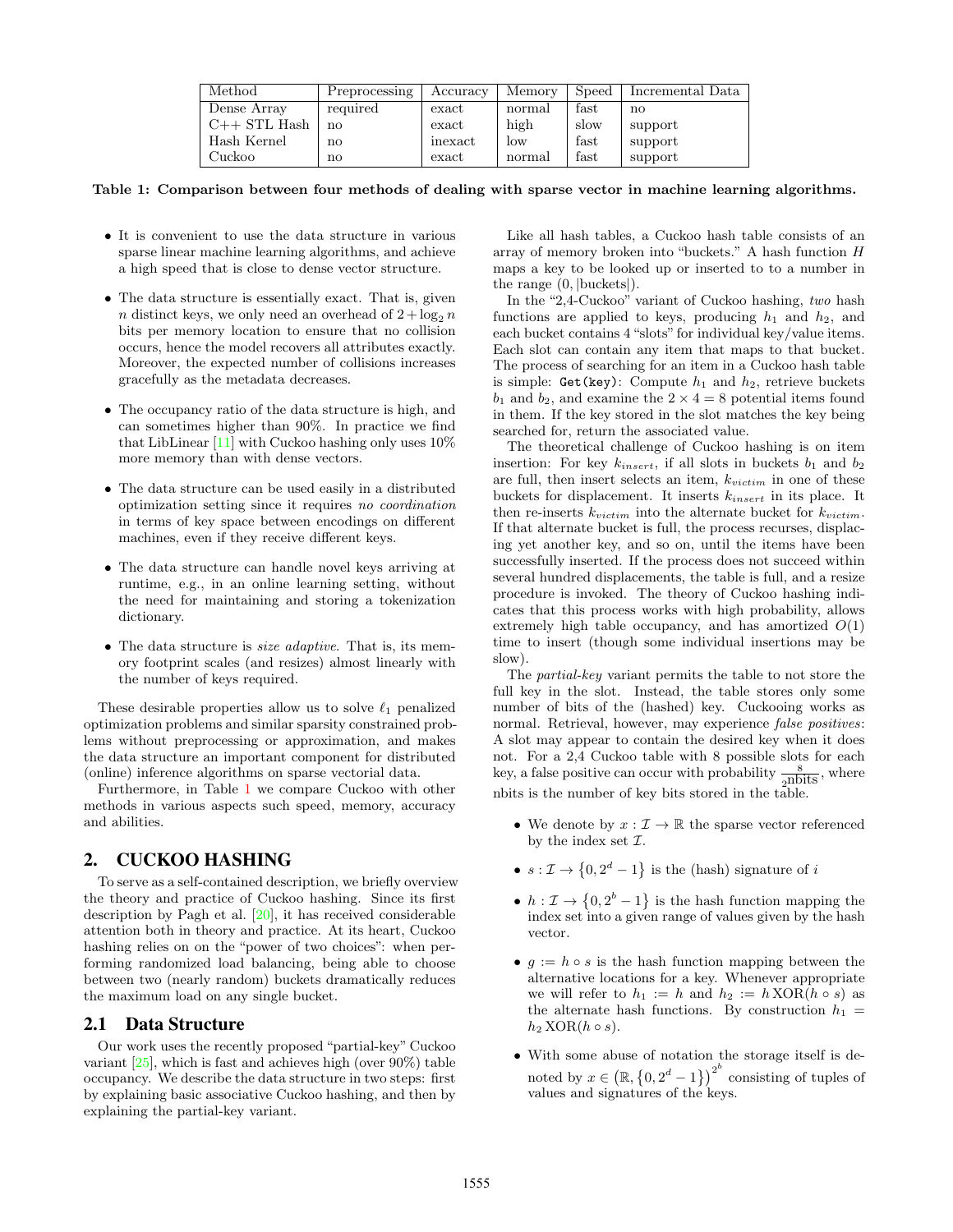#### *Optimizations for Locality.*

Using this mechanism as a building block, we face the challenge of efficiently implementing sparse vector operations atop it. A naive use of hash tables as a sparse vector representation requires excessive amounts of random access when, e.g., computing the products of vectors or adding them together: Because the same key may be stored at different locations in each hash table, one cannot simply sequentially traverse both data structures.

In nearly all vector-vector operations, at least one of the two vectors can be traversed sequentially (i.e., in random key order, but sequentially through memory). Such a traversal is fast: modern CPUs have extremely high sequential memory bandwidth. However, if the values of interest are not stored in the same order in the second vector (because of cuckooing, or because they are of different sizes), these values need to be accessed randomly.

We describe below our algorithms for sparse vector operations using partial-key Cuckoo hashing. These algorithms take advantage of two optimizations:

Prefetching: When traversing a vector sequentially, create a "pipeline" of k items:  $x_1, x_2, x_3, \ldots, x_k$ . Issue memory prefetches for items  $1, \ldots, k$  before returning to item  $x_1, \ldots, x_n$  to perform the actual operation. While these are still random memory fetches, this strategy hides the latency of access to memory, and substantially boosts performance.

First-Biased Insertion: In our Cuckoo hash tables, the insertion procedure defaults to inserting item  $x$  at its first hash,  $h_1$ , if a slot is available there. By leaving the table somewhat more sparse than is required, and by using wider associativity (e.g., 2,8-Cuckoo), more items can be inserted into their first-hash location. This will induce a larger similarity of memory locality between two same-sized sparse vectors with many shared items, which can modestly speed the throughput of, e.g., vector addition.

#### 2.2 Linear Algebra

We now adapt the basic data structure to perform efficient linear algebra. Our primary focus is on probabilistic Cuckoo hashing: representations that have a small but nonzero probability of collision. The operations of primary interest are inner products  $\langle w, x \rangle$ , vector updates  $w \leftarrow w + \delta$ , and traversal of the nonzero elements of a vector; these are the tools needed to design linear models. In linear algebra these are referred to as Level 1 BLAS subroutines [\[9\]](#page-9-15). For simplicity of exposition, we omit from the description the handling of the (typically four) associative slots per hash bucket. Their handling is straightforward—simply checking four locations at a time—and the performance reduction is minimal, because the slots map to the same CPU cache line. (Four or eight-way associativity is key to achieving high occupancy.)

#### *2.2.1 Element-wise operations*

To compute the  $||x||_p^p$  norm we must scan all entries  $z[j]$ . Because summation is commutative, the scan can traverse  $x$ in the order the entries are stored in the Cuckoo hash table:

 $norm \leftarrow 0$ for  $j=0$  to  $2^d-1$  do  $norm \leftarrow norm + |z[j].value|^p$ end for

Likewise, finding the largest element is order-invariant. Hence a single pass in the order in which elements are stored in x suffices.

Cuckoo hashes have the attractive property that any pointwise operation can be carried out by a simple scan, i.e., in  $O(n)$  time, given n nonzero entries. This is useful, e.g., when we want to apply the prox operator in algorithms such as FISTA [\[3\]](#page-9-16). There one applies a gradient element-wise to the entries and subsequently all entries are shrunk back towards 0, hence the name of the algorithm (Fast Iterative Successive Thresholding).

#### 2.2.2 Dot product  $\langle x, y \rangle$

Computing the dot product requires iterating over all matching nonzero entries of  $x$  and  $y$ . It suffices to check, for each non-zero entry in the vector with the fewest entries, whether that entry matches in the more dense vector. Without loss of generality, assume that  $x$  is more sparse. This algorithm is the first that uses biased insertion to optimize its retrieval: When examining item  $j$  in vector  $x$ , it first tests the equivalent slot  $j$  in vector  $y$ . These two retrievals are both a sequential traversal of their respective vectors. If the item is not found in its primary location, the algorithm will search its alternate location in y, which requires a random access:  $dot \leftarrow 0$ 

```
for j = 0 with |x[j].value \neq 0 to 2^d - 1 do
  if x[j].signature = y[j].signature then
     \mathrm{dot} \leftarrow \mathrm{dot} + x[j].\mathrm{value} \cdot y[j].\mathrm{value}else
      h2 \leftarrow h(x[j].signature) XOR j
      if x[j].signature = y[h2].signature then
        dot \leftarrow dot + x[j].value \cdot y[h2].valueend if
  end if
end for
```
There is obvious benefit in prefetching whenever the signatures do not match, i.e., whenever

$$
x[j].
$$
signature  $\neq y[j].$ signature

and whenever  $x$  is a shorter vector than  $y$  even for

 $x[j]$ .signature =  $y[j]$ .signature.

Hence we look up keys in a non-blocking fashion by issuing a prefetch request, carry on with the current workload and return to the queued-up terms once they are available. As before, the total cost is  $O(\min(n_x, n_y))$  since the procedure must iterate only over the smaller of the two vectors.

## 2.2.3 Vector addition  $z = ax + y$

Vector addition is analogous to the dot product, but it cannot skip non-zero entries in either vector, and requires a scalar multiplication of every element in  $x$  by  $a$ .

If y has fewer elements than  $x$ , it is best to accomplish the addition in a separate step. First, set  $z \leftarrow x$ , and multiply it by a:

for  $j = 0$  with  $|z[j]$ . value  $\neq 0|$  to  $2^d - 1$  do  $z[j]$ .value  $* = a$ end for

And then traverse  $y$  (the sparse vector), and add its elements into z:

**for**  $j = 0$  with  $|y[j]$ .value  $\neq 0|$  **to**  $2^d - 1$  **do** if  $z[j]$ .signature =  $y[j]$ .signature then  $z[j]$ .value  $+= y[j]$ .value else  $h2 \leftarrow h(y[j].$ signature) XOR j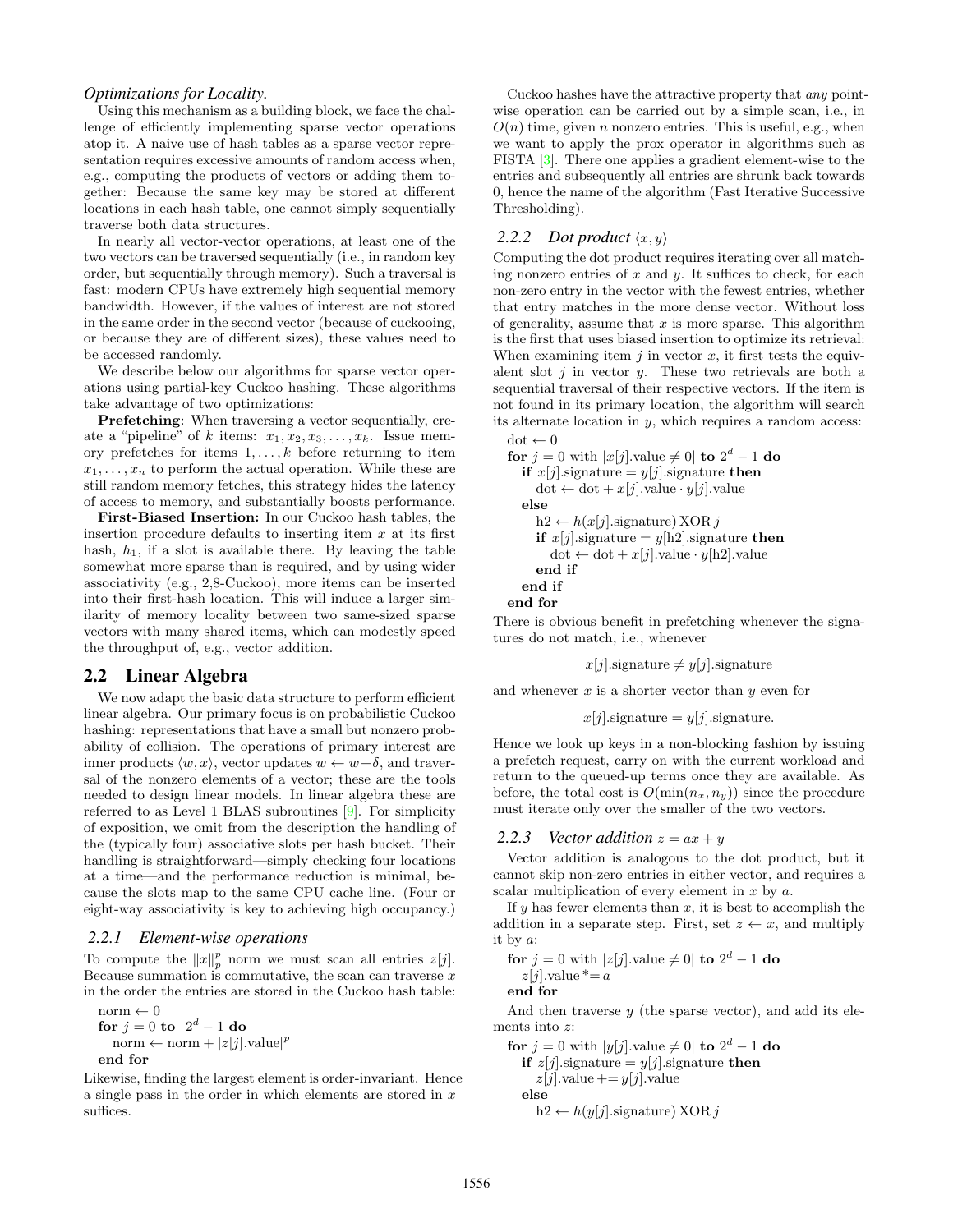```
if z[h2] signature = y[j] signature then
      z[h2].value +=y[j].value
    end if
  end if
end for
```
The case where  $x$  is more sparse than  $y$  is similar, except that the multiplication and addition can be merged. z is instead initialized as a copy of  $y$ , and the non-zero elements in  $x$  are multiplied by  $a$  and pushed into  $z$ . While a copy of a sparse Cuckoo vector is fast (a sequential bulk memcpy), if the destination vector is one of the source vectors, the copy step can be omitted, as is done in the BLAS SAXPY operation.

As before, this can be carried out in linear time, albeit this time in  $O(n_x + min(n_y, n_y))$  operations due to the pointwise multiplication  $x \leftarrow ax$ . For stochastic gradient descent procedures, the number of nonzeros in  $x$  is low since we need to implement  $w \leftarrow w - \eta_t g_t$  where  $g_t$  is the gradient computed e.g., on a given document. As a result the updates are essentially as fast as performing  $O(1)$  random access to the parameter vector.

# <span id="page-4-1"></span>3. MACHINE LEARNING ALGORITHMS

The previous two sections motivated the need for a new data structure and showed how it could be constructed efficiently. To demonstrate its versatility, we now apply it to three representative machine learning settings: batch inference, online inference, and distributed inference.

#### 3.1 Batch Inference

We use LibLinear [\[11\]](#page-9-8), a popular machine learning package for solving sparse linear optimization problems, as the baseline for comparison. In a nutshell, LibLinear solves the optimization problem  $(1)$  with logistic loss function  $(2)$  as risk  $R[w]$ . The gradient and Hessian of the risk  $R[w]$  can be written as

$$
\partial_w R[w] = \frac{1}{m} \sum_{i=1}^m \frac{-y_i x_i}{1 + \exp(y_i \langle w, x_i \rangle)}
$$

$$
\partial_w^2 R[w] = \frac{1}{m} \sum_{i=1}^m \frac{x_i x_i^\top}{\left(\exp\left(\frac{1}{2} \langle w, x_i \rangle\right) + \exp\left(-\frac{1}{2} \langle w, x_i \rangle\right)\right)^2}
$$

Here we use only the diagonal component of the Hessian  $\partial_w^2 R[w]$  as a preconditioner. This yields the search direction

$$
g = \left(\text{diag}\partial_w^2 R[w]\right)^{-1} \partial_w R[w]. \tag{7}
$$

which is used for line search via

$$
R[w + \beta g] + \lambda ||w + \beta g||_1 - R[w] - \lambda ||w||_1
$$
  

$$
\leq \beta \langle g, \partial_w R[w] \rangle + \lambda [||w + \beta g||_1 - ||w||_1].
$$

Here g is the search direction,  $\beta \in (0, 1)$  is the step size and  $\lambda$  is the regularization constant.

LibLinear implements an improved GLMNET algorithm analogous to what was summarized above: in its implementation all features are preprocessed and indexed by integers for direct memory access. C-style arrays are used to store features related data such as weight w and gradient  $\partial_wR[w]$ .

Extending LibLinear to Cuckoo hashing is straightforward: we only need to substitute all feature related C-style arrays with Cuckoo hash tables. In doing so, the algorithm can use the original training data directly as input.

### 3.2 Online Inference

Cuckoo hashing excels particularly when processing variable feature sets in an online fashion. Moreover, it is very amenable to element-wise operations. Hence we implemented the follow-the-regularized-leader proximal [\[18\]](#page-9-17) algorithm (FTRL-Proximal) using Cuckoo hashing and hash kernels as alternative strategies.

FTRL-Proximal algorithm is a sparse online algorithm. It proceeds as follows: given a sequence of gradients,  $g_t \in R^d$ , it performs the update

$$
w_{t+1} = \operatorname*{argmin}_{w} \left[ \langle g_t, w \rangle + \frac{1}{2} \sum_{s=1}^{t} \sigma_s \|w - w_s\|_2^2 + \lambda \|w\|_1 \right]
$$

where  $\sigma_s$  is the learning-rate. Using  $\lambda > 0$ , FTRL-Proximal introduces excellent sparsity. If we store  $z_{t-1} = g_{1:t-1}$ introduces excellent sparsity. If we store  $z_{t-1} = g_{1:t-1} - \sum_{s=1}^{t-1} \sigma_s w_s$ , and let  $z_t = z_{t-1} + g_t + (\frac{1}{\eta_t} - \frac{1}{\eta_{t-1}})w_t$ , then  $w_{t+1}$ is solved in the following closed form on a per-coordinate bases [\[19\]](#page-9-18)

$$
w_{t+1,i} = \begin{cases} 0 & \text{if } |z_{t,i}| \leq \lambda \\ -\eta_t(z_{t,i} - sgn(z_{t,i})\lambda) & \text{otherwise} \end{cases}
$$

Note that this operation can be carried out in the Cuckoo hash space since the problem decomposes into d scalar optimization problems. Hence it can be implemented very efficiently.

#### 3.3 Distributed Inference

Distributed optimization and inference is a prerequisite for solving large scale machine learning problems. There are several open source distributed machine learning frameworks available, such as Parameter Server [\[15\]](#page-9-19), YahooLDA [\[1\]](#page-9-20), GraphLab [\[17\]](#page-9-21), Petuum[\[7\]](#page-9-22), Mahout [\[2\]](#page-9-23), and MLBase [\[12\]](#page-9-24). We use the Parameter Server as the motivating example, but the discussion can be extends to other frameworks as well.



<span id="page-4-0"></span>Figure 1: A simplified architecture of parameter server [\[15\]](#page-9-19)

In parameter server, there are three different nodes, which are shown in Figure [1.](#page-4-0) The globally shared parameters w are partitioned and stored in the server nodes. Each worker node solves a subproblem of  $R[w]$  and communicates with the server nodes in two ways: to push local results such as gradients or parameter updates to the servers, and to pull recent parameter (changes) from the servers.

In the distributed environment, preprocessing data locally in worker node is impossible, because we may assign different local indices to the same feature in different work nodes, and then we can not match them in the server node. Global data preprocessing, however, requires extensive data communication, which could be a bottleneck of the system.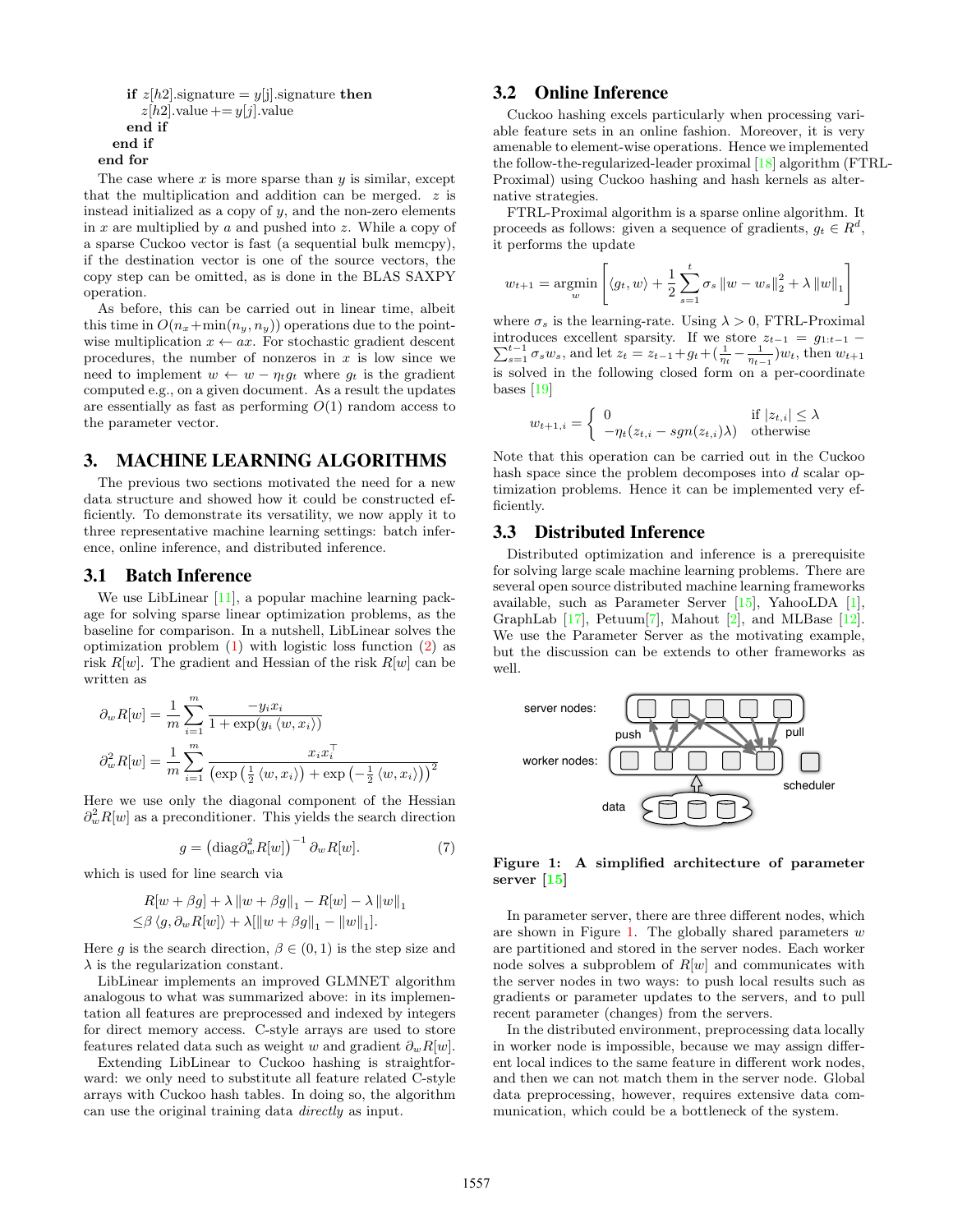|                                    | Dense Array     | Cuckoo          | Hash Kernel $(N = 27)$ | Hash Kernel $(N = 20)$ |
|------------------------------------|-----------------|-----------------|------------------------|------------------------|
| Preprocessing (sec)                | 514             |                 |                        |                        |
| Data Transformation (sec)          | 32              | 122             | 70                     | 50                     |
| Training Time (sec)                | 2077            | 1520            | 2373                   | 370                    |
| Total Time (sec)                   | 2623            | 1643            | 2444                   | 421                    |
| Memory Used $\overline{\text{GB}}$ | $\overline{23}$ | $\overline{23}$ | 30                     | <b>20</b>              |
| Accuracy                           | 93.22\%         | 93.23%          | 93.25%                 | 90.96%                 |
| <b>Feature Reconstruction</b>      | 0.8777          | 0.8773          | 0.2638                 | 0.0052                 |

<span id="page-5-2"></span>Table 2: Comparison of dense array, Cuckoo, and hash kernel with bit length  $N = 20$  and  $N = 27$  on LibLinear with CTR dataset. The best results are colored by Red and the second best by Green.

To implement the FTRL-Proximal algorithm discussed in the previous section on parameter server, we implemented a Cuckoo hashing based server nodes to handle feature keys pushed by the worker nodes. Therefore we can get rid of the expensive global preprocessing.

### 4. EXPERIMENTS

We use the sparse logistic regression discussed in Section [1.1](#page-0-2) as the benchmark algorithm. We evaluate Cuckoo linear algebra in the following three settings discussed in Section [3:](#page-4-1) batch inference, online inference, and distributed inference. The Cuckoo linear algebra implementation is based on libcuckoo library<sup>[1](#page-5-0)</sup>.

To evaluate the performance, we use two binary classification datasets. The first one is a DNA dataset from the Pascal Large Scale Learning Challenge<sup>[2](#page-5-1)</sup>. Each instance in the dataset is represented by an ASCII string of length 200 with symbols  $\{A, C, G, T\}$ . There are 50 million training instances and 1 million validation instances. As the labels are extremely unbalanced (a positive/negative ratio of 0.0028), we use Area Under the Curve (AUC) as our metric.

The second dataset is an anonymous online advertising click-through rate (CTR) dataset. In this dataset each instance is a display of an ad, and the label is 1 if it is clicked by a user and 0 otherwise. For single machine experiments we sampled about 8.3 million instances and 100 million features, and for distributed experiments we sampled about 20 million instances and 200 million features. Each feature is represented by a 64-bit signature. Since this dataset cannot be used by LibLinear directly, we first do preprocessing to map feature signatures to continuous indices. Note, however, this dataset can be used directly by Cuckoo linear algebra and hash kernel.

All experiments were carried on a university cluster. Each machine is equipped with one Intel Xeon E5620 2.4GHz CPU, 64GB memory, and 1 Gigabyte Ethernet. All compared methods are implemented by  $C/C++$  and compiled with GCC 4.8.

## 4.1 Batch Inference

Setup. In this experiment we compare the following three methods.

LibLinear: LibLinear uses a dense array implementation. Consequently, before invoking LibLinear, the data must be preprocessed. We wrote an additional preprocessing function to map the tokens or the 64-bit signatures

of the features to continuous integer indices and build the mapping dictionary.

- Cuckoo: We substituted all feature related dense arrays in LibLinear with Cuckoo hash tables. To keep IO times comparable we represent feature keys by 64-bit signatures.
- Hash Kernels: As a second alternative, we implemented a hash kernel for LibLinear. That is, we hash feature keys at random into bins as described in Eq. [\(4\)](#page-1-0): Hashing the 64-bit keys to b bits when reading training data from disk, multiplying them with a random (Rademacher) hash. In other words, we hash into an  $N = 2<sup>b</sup>$  dimensional space. After that we invoke LibLinear's  $\ell_1$  logistic regression procedure to train the model.

We evaluated these three methods on the CTR dataset. For each method, we report the time, memory consumption, and feature reconstruction. The feature reconstruction is measured by the Jaccard similarity. In other words, we first obtained a baseline model from LibLinear, then we ran each method several times and compared the nonzero entries between the baseline model and the model of each method. Denote the nonzero feature sets of two model by  $A$  and  $B$ , the Jaccard similarity between these two model is

$$
JS(A, B) = \frac{|A \cap B|}{|A \cup B|}.
$$
 (8)

We ran each method 10 times and reported the average Jaccard similarity. The results are shown in Table  $2<sup>3</sup>$  $2<sup>3</sup>$  $2<sup>3</sup>$  $2<sup>3</sup>$ .

Speed. We first observe that the preprocessing step for LibLinear with dense array takes about 500 seconds, which is roughly 20% of the total running time. In the preprocessing step we need to read all the training data, construct a feature vocabulary, map features to continuous indices and then write the whole training data to the disk. Both mapping and disk IO are time consuming.

The next step is data transformation, which transforms the sparse training matrix from row-major format into columnmajor format. Taking the advantage of continuous indices, LibLinear with dense array uses the least time.

In the following training part, it is quite surprising that Cuckoo outperforms the dense array implementation. The reason are twofold: first, the time complexity for accessing

<span id="page-5-0"></span><sup>1</sup> <https://github.com/efficient/libcuckoo>

<span id="page-5-1"></span><sup>2</sup> <http://largescale.ml.tu-berlin.de/>

<span id="page-5-3"></span><sup>&</sup>lt;sup>3</sup>In the process of our evaluation, we discovered and fixed several memory leaks in LibLinear. As a result, the version of LibLinear we use for evaluation uses, without any algorithmic changes, 30% less memory than the originallyreleased version [\[11\]](#page-9-8).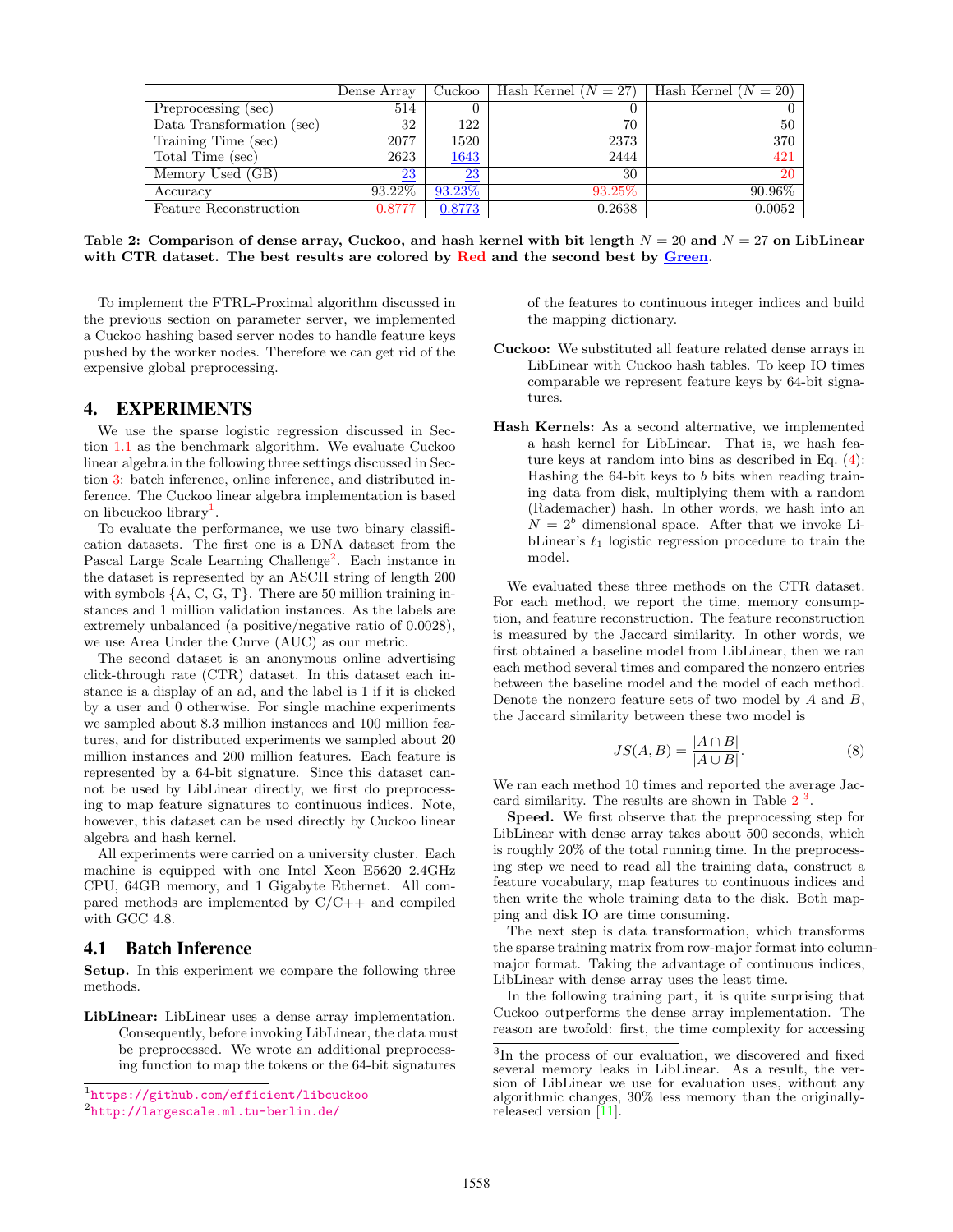| Maximum length of substring $= 16$ |        |            |             |  |  |
|------------------------------------|--------|------------|-------------|--|--|
| Method                             | AUC    | Time (sec) | Memory (GB) |  |  |
| Cuckoo                             | 0.7671 | 32259.9    | 30          |  |  |
| STL Hash                           | 0.7671 | 63201.0    | 46.5        |  |  |
| Hash Kernel $(N=27)$               | 0.7604 | 10923.9    | 3           |  |  |
| Dense Array                        |        |            | $460*$      |  |  |
| Maximum length of substring $= 14$ |        |            |             |  |  |
| Method                             | AUC    | Time (sec) | Memory (GB) |  |  |
| Cuckoo                             | 0.7668 | 26173.1    |             |  |  |
| STL Hash                           | 0.7668 | 46363.1    | 12          |  |  |
| Hash Kernel $(N=27)$               | 0.7554 | 9145.5     | 3           |  |  |
| Dense Array                        |        |            | $460*$      |  |  |

<span id="page-6-0"></span>Table 3: Comparison of all methods on the online FTRL algorithm with DNA dataset. (\*estimated values).

an element in Cuckoo hash table is  $O(1)$ , and with well optimized technologies such as prefetching as we mentioned before, the performance of Cuckoo hashing is close to dense array. Second, the structural optimization used by Cuckoo hash table induces an more compact representation of sparse vectors and therefore improves the sparse locality. A similar results can be observed from hash kernel: A small bit length  $(N = 20)$  is almost 5 times faster than a large bit length  $(N = 27)$ , since the 20-bit hash kernel fits into L3 cache and has better sparse locality.

Memory. In terms of memory, Cuckoo used about the same memory as LibLinear. The reason is that Cuckoo hash table can have an occupancy ratio greater than 90%, so its memory consumption is almost the same as a dense array. On the other hand, hash kernel with a small bit length can effectively compress the weight and therefore used less memory than others.

Accuracy. When comparing model performance, Lib-Linear, Cuckoo and hash kernel  $(N = 27)$  provided nearly the same accuracy. This is reasonable since LibLinear and Cuckoo linear algebra both provide exact solution, and when  $N = 27$ , hash kernel's key space is slightly larger than the number of features in the dataset (100 million, or about  $2^{26.5}$ ). Unfortunately, with this accuracy, hash kernel was slower than Cuckoo and consumed more memory than both Cuckoo and dense array. For  $N = 20$ , hash kernel was the fastest within the four methods, took only 421 seconds, and consumed only 23 GB memory. However, the accuracy dropped significantly to 90.96%.

Feature Reconstruction. One very useful attribute of  $\ell$ 1 regularizer is feature selection, therefore feature reconstruction is also an important merit. The reconstruction rate of LibLinear is 0.8777, which is less than 1 because the  $\ell$ 1 regularizer does not guarantee unique solution and the inference algorithm (GLMNET) is a randomized method. The reconstruction rate of Cuckoo is 0.8773, which is nearly identical to LinLinear, indicating that Cuckoo has perfect feature reconstruction ability. The results of hash kernel is 0.2638 for  $N = 27$  and 0.0052 for  $N = 20$ , which is significantly worse. Note that even though 27-bit hash kernel used more memory than dense array, the unavoidable conflict destroys the reconstruction.

In summary, Cuckoo linear algebra is comparable with the dense array in terms of memory consumption, accuracy, and feature reconstruction while it is faster than the latter. Hash kernel, on the other hand, can trade off between the memory/speed and accuracy, however it cannot win on both sides. In addition, it sacrifices the interpretability.

## 4.2 Online Inference

Setup. In the online inference experiment, we generated the features on the fly. In particular, we used the DNA dataset and chose the substrings of the original DNA strings as features. In keeping with substring kernels of [\[13\]](#page-9-10) we instantiated all substrings of length 1 to 16, that is, 3,080 substrings per string. On average each string has 2,477 distinct substrings, and the total number of distinct substrings in the dataset is about 800 million. Each of these terms was weighted exponentially according to its length

$$
s \to (\dots \gamma^{\tau} s[i : i + \tau] \dots) \text{ for } \gamma = 0.95. \tag{9}
$$

In other words, long strings are penalized further.

Using the DNA dataset we simulated the situation where there are a huge number of potential features and generating a vocabulary for preprocessing would be infeasible. On the other hand, both Cuckoo hashing and hash kernel can support generating features during the training phase without a vocabulary.

Figure [2](#page-7-0) shows that the number of unique features increases exponentially with the maximum substring length. With maximum length equals to 16, 800 million features are generated.

Besides Cuckoo linear algebra and hash kernel, we added an implementation with  $C++$  STL hash for reference. Figure [3](#page-7-1) shows the memory footprint required to store all the features as the maximum substring length increases from 1 to 16. As we can see, with 800 million features, dense array consumed only 12 GB memory, which is the least among the three. This is reasonable since dense array does not have any overhead storing these features. With the benefit of high occupancy ratio, Cuckoo hash table consumed only 18 GB memory while STL hash table consumed more than 32 GB memory. Also, on average Cuckoo hash table consumed half as much as the memory used by STL Hash as the number of feature increased.

In our implementation of Cuckoo hash table, we allocate the slots as power of 2, so if the number of features exceed  $2^k$ , we reallocate  $2^{k+1}$  slots. On average Cuckoo hash table consumed 1.7 times more memory than dense array, however if the number of features is less than and close to  $2^k$ , then the occupancy ratio of Cuckoo hash table is high and the memory usage is close to dense array. For example, when the number of feature is about 450 million, Cuckoo hash table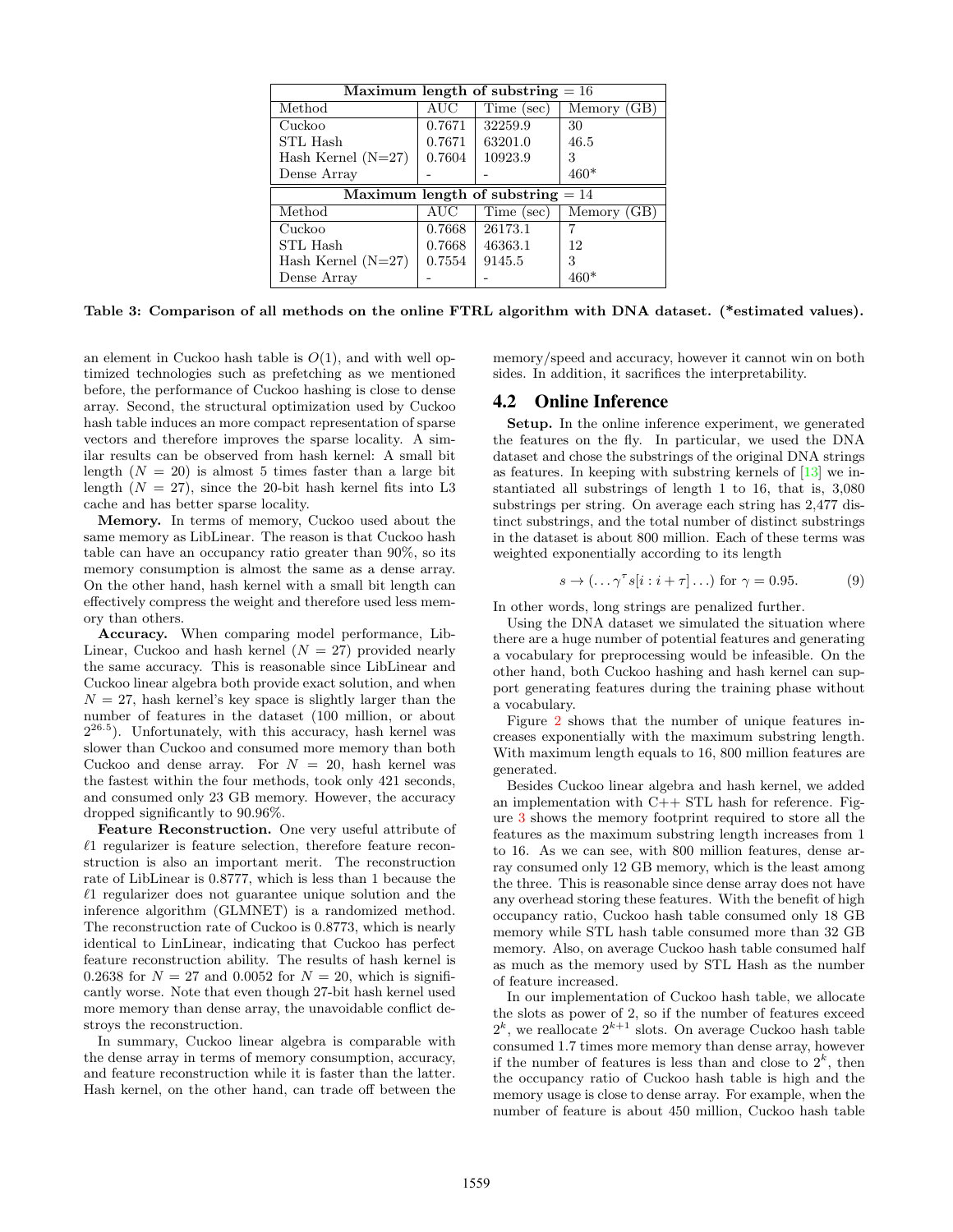

<span id="page-7-0"></span>Figure 2: The number of unique features versus the maximum length of substring on dataset DNA.

consumed about 9 GB memory and dense array consumed about 6.8 GB memory, while STL hash table consumed 2 times more.

Varying maximal substring length. We compared these methods by varying the maximum substring length. The results when maximum length equals to 14 and 16 are shown in Table [3.](#page-6-0) As can be seen, preprocessing on this dataset is impossible: on average each instance has 2,477 features, and assume each feature is encoded as a 32-bit integer, then it takes about 460 GB to store all these 50 million training instances, so it cannot be fitted into the memory and trained with LibLinear.

The accuracy of Cuckoo and STL Hash are similar, however, Cuckoo uses 40% less memory and is 1.7 times faster than the STL hash implementation. Hash kernel can reduce the memory footprint and time further, however it loses accuracy.

Limited memory or time. We evaluated the accuracy of these methods under maximum allowable memory constraints by varying the maximum substring length. Figure [4](#page-8-0) shows the results. Given the same memory constraint, Cuckoo was more memory efficient and can store more features than STL hash, therefore it obtained higher accuracy. We also varied the bit length of the hash kernel, and reported the best results on different substring length. Using small bit length, the superiority of hash kernel allows it to process more features and therefore was comparable with the STL hash. However, when using a larger bit length it performed worse.

Next, we evaluated these methods under maximum allowable time constraints with substring length fixed to 16. The results is shown in Figure [5.](#page-8-1) Cuckoo outperformed STL hash as it is faster and able to process more examples. It is worth noting that hash kernel is comparable with Cuckoo, the reason is that hash kernel also has a constant time complexity and thus can process more examples in the given time to compensate the loss due to feature conflict.

In summary, both Cuckoo, STL hash and hash kernel support generating features on the fly and thus online inference.



Figure 3: Comparison of the memory usage among all methods by different the number of features.

<span id="page-7-2"></span><span id="page-7-1"></span>

|              |                                                              | STL Hash   Cuckoo   Hash Kernel |
|--------------|--------------------------------------------------------------|---------------------------------|
| AUC   0.6705 | $\begin{array}{ c c c c c c c c } \hline 0.6682 \end{array}$ |                                 |

Table 4: AUC of distributed FTRL-Proximal algorithm with 6 server nodes and 12 worker nodes and CTR dataset.

However Cuckoo is more CPU and memory efficient than STL hash and it provides exact solution, thus under a fixed memory constraint or time constraint greater than 1600 seconds, Cuckoo outperformed both STL Hash and hash kernel and achieved the highest AUC.

#### 4.3 Distributed Inference

**Setup.** We use the parameter server  $\left[15\right]$  as our machine learning framework to examine Cuckoo linear algebra in the distributed inference. We directly modified the built-in implement of FTRL-Proximal algorithm in parameter server. In other words, we substituted the STL hash used by the server node with Cuckoo linear algebra and hash kernel in our experiments.

We fixed the number of machines to 6, and each machine has 2 workers. This configuration can fully utilize the computational power. We varied the number of server nodes between 1 and 12. Decreasing the number of server nodes will increase the workload of each server. For hash kernel, we fix the bit length to 24.

Vary the number of server nodes. Experiment results are shown in Figure [6.](#page-8-2) Compared with STL hash implementation, Cuckoo reduced the total training time of the whole system by more than 30% when the server nodes are more than 2. The significant performance boost also indicates that the server nodes are the bottleneck of the parameter server. In terms of memory, Cuckoo used 25% less memory than STL hash when the number of server is 3 or 6, and with Cuckoo we can serve all workers with only 1 or 2 server nodes, while the STL hash implementation ran out of memory.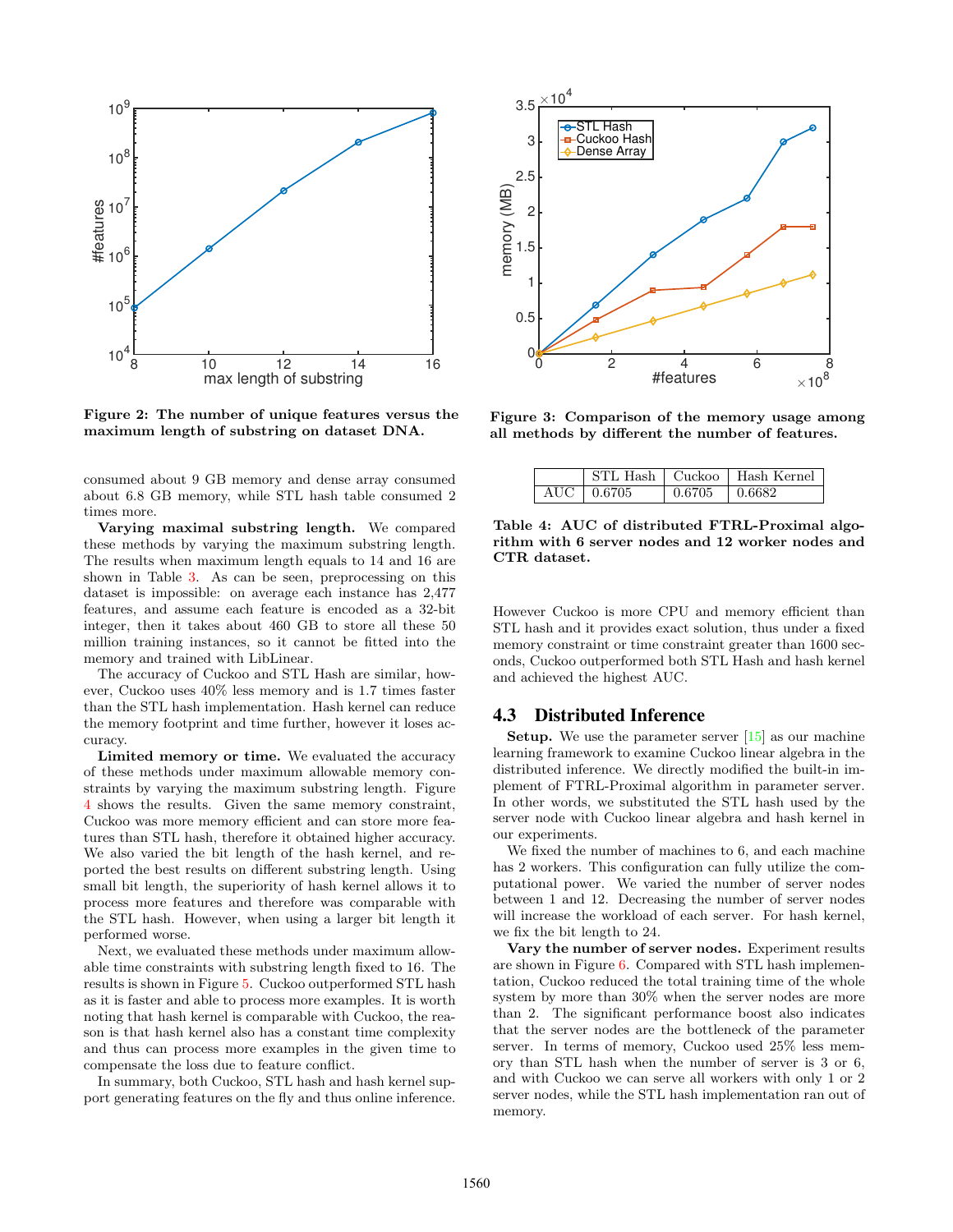

<span id="page-8-0"></span>Figure 4: AUC under different memory constraints by varying the maximum length of substring from 1 to 16. We also varied the bit length of hash kernel and reported the best results on all substring length.





<span id="page-8-1"></span>Figure 5: AUC under different time constraints by fixing the maximum length of substring to 16.



<span id="page-8-2"></span>Figure 6: Comparison of time and memory by varying the number of server nodes in the parameter server. Note that when the number of servers is 1 or 2, the STL hash implementation ran out of memory.

Hash kernel, on the other handle, has similar speed as Cuckoo. It can further reduce the memory requirement as expected. However, it decreased the accuracy. Table [4](#page-7-2) shows the AUC achieved by these three methods. As can be seen, Cuckoo is comparable with STL hash, and outperforms hash kernel by .2% AUC. Due to the commercial importance of ads click prediction, even an .1% improvement brings significant revenue improvement for the whole company.

As a summary, Cuckoo linear algebra is a perfect substitute for hash table used by distributed machine learning frameworks to improve both CPU and memory efficiency.

#### 5. CONCLUSION

In this paper we proposed to use Cuckoo hash as the underlying data structure for sparse vectors. It is highly memory efficient and allows for random access at near dense vector level rates. We defined linear algebra operations based on this representation, and showed it can be easily applied to various machine learning algorithms, including batch inference, online inference, and distributed inference. We demonstrated its efficacy by comparing with commonly used methods, such as dense array with data preprocessing, standard STL hash, and hash kernel with different bit length. The experimental results showed that Cuckoo linear algebra outperform the others either in speed/memory, accuracy or both.

#### *Acknowledgments.*

The authors thank Paul Bradley, Tyler Johnson, and Carlos Guestrin for inspiring discussions and experimental investigation in the context of hash kernels and sparsity and